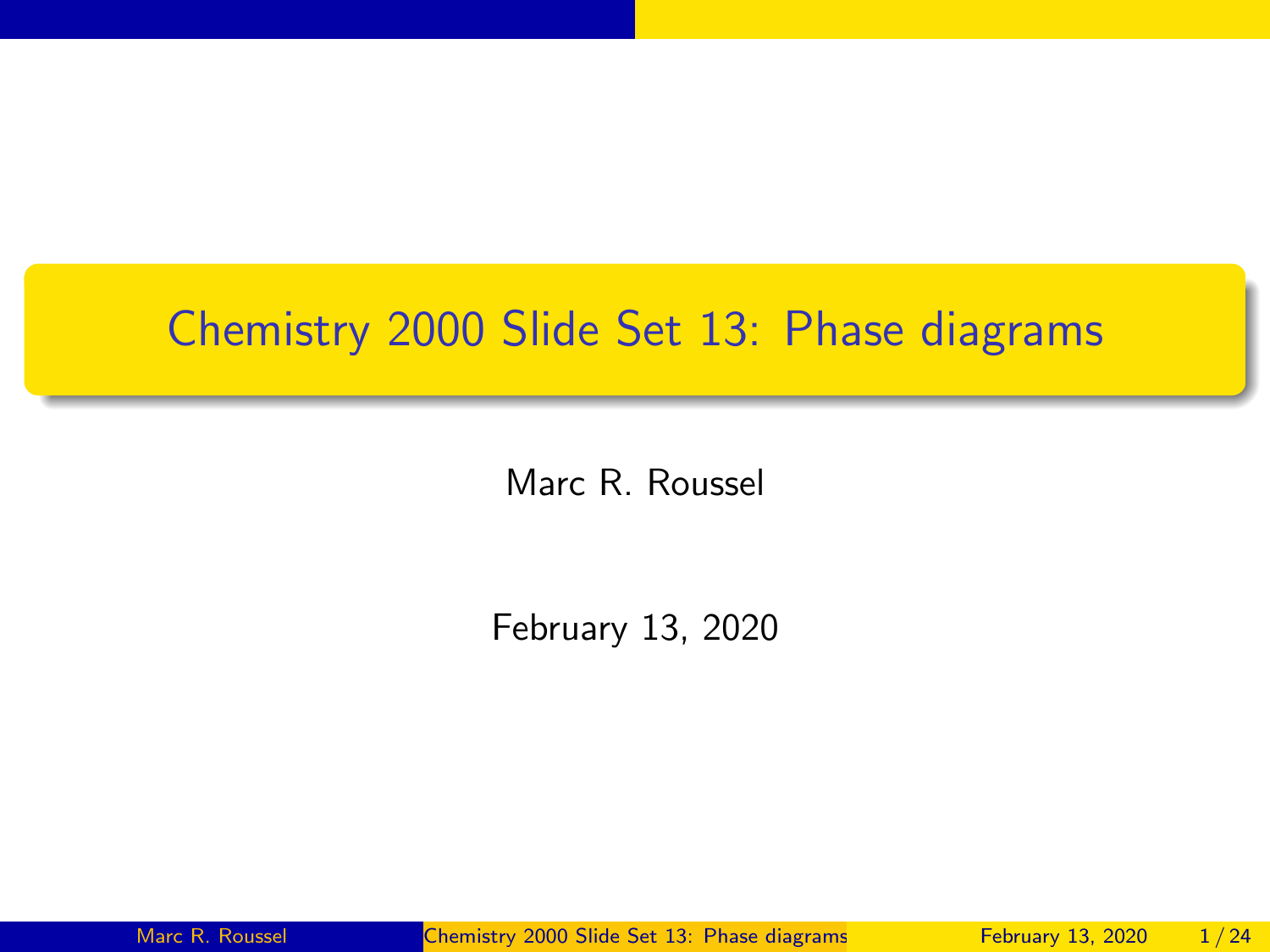#### <span id="page-1-0"></span>Phases

A phase is a mechanically separable component of a system. Example: a solid can be separated from a liquid by filtration. Example: oil can be separated from water using a separatory funnel.



Nalgene series 4301 separatory funnel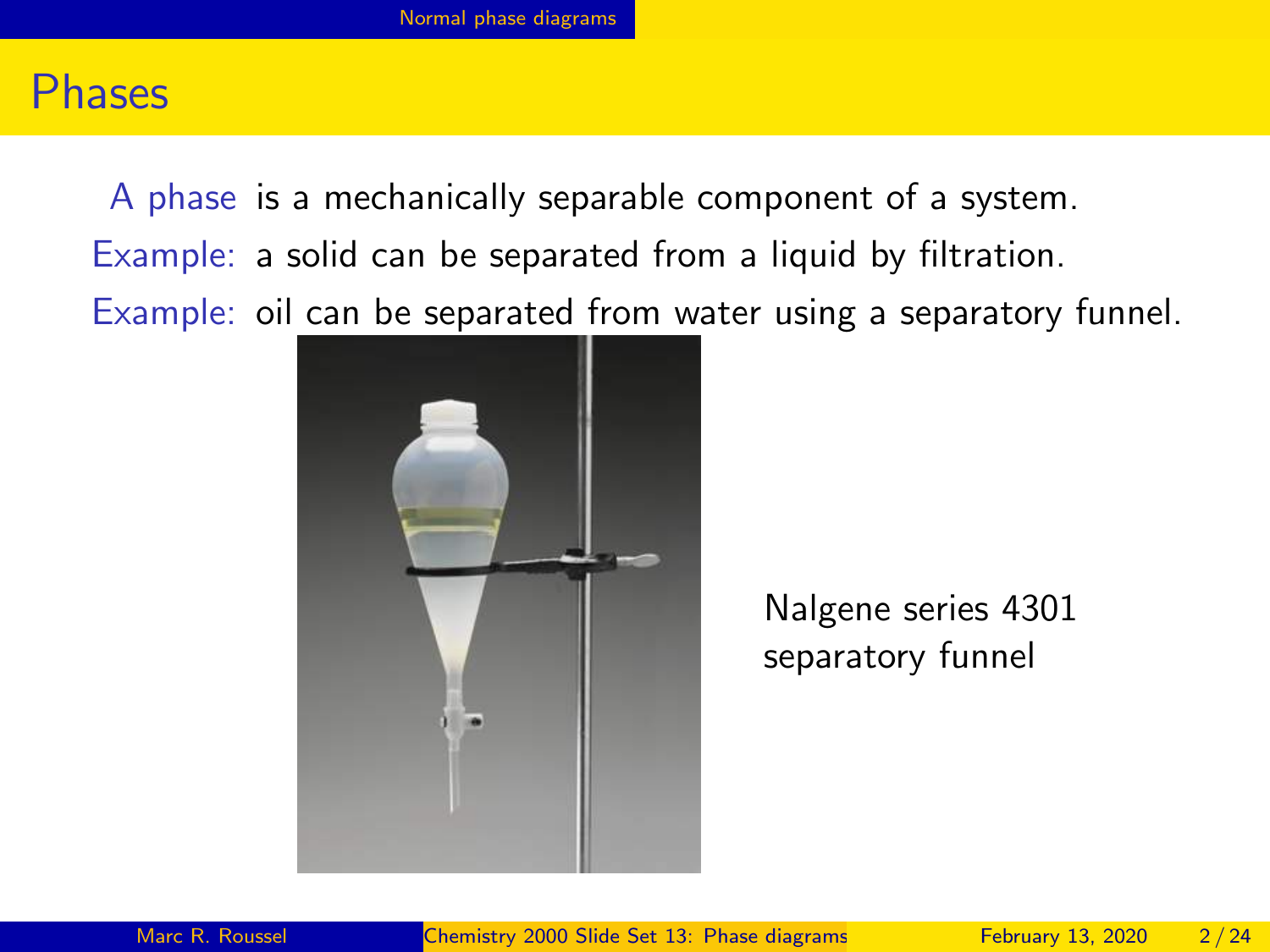#### Phase diagrams

- A phase diagram shows the most thermodynamically stable phases under different conditions.
	- For pure substances, temperature-pressure phase diagrams are common.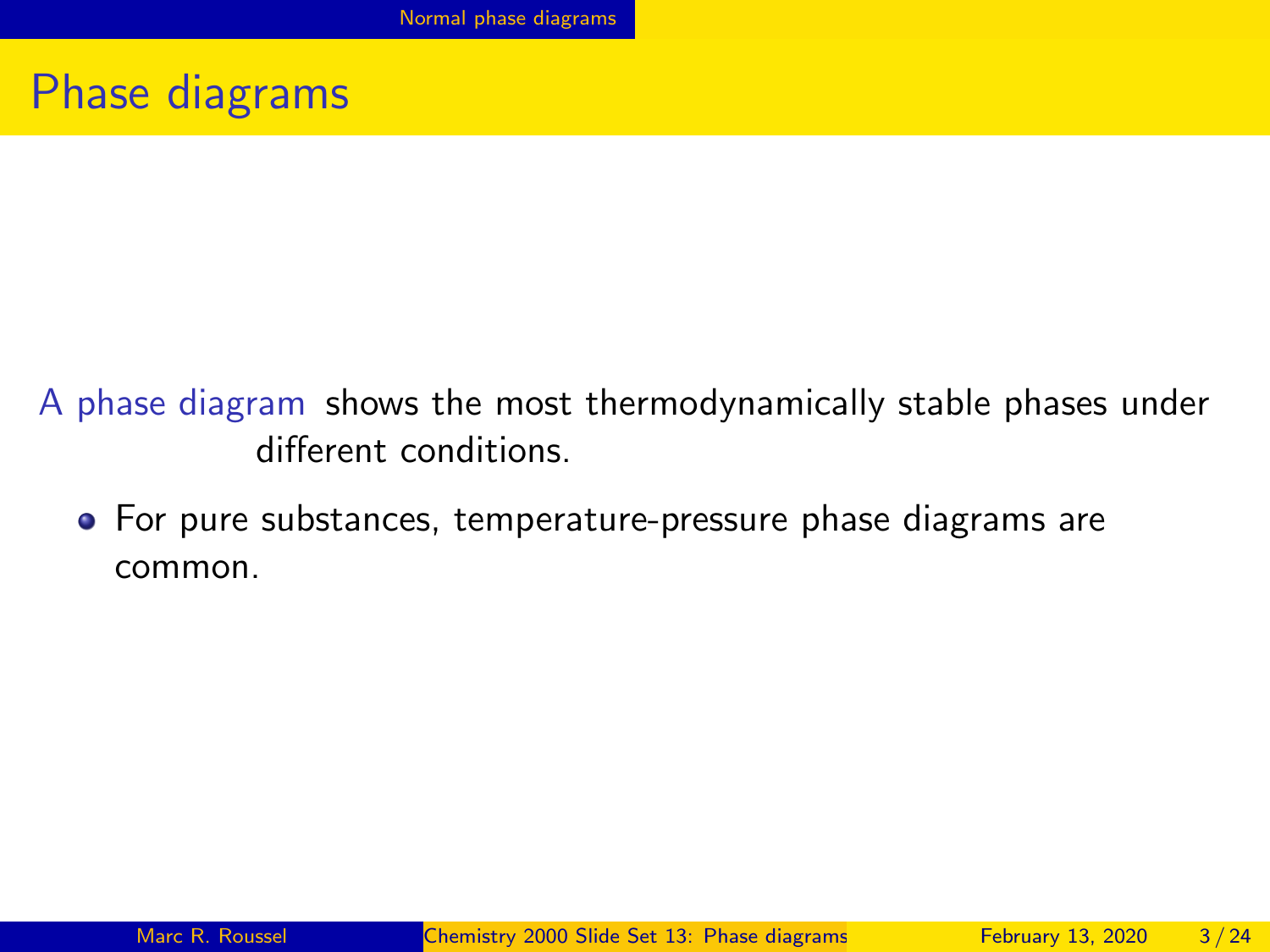# A typical phase diagram



On each curve in the phase diagram, two phases are in equilibrium.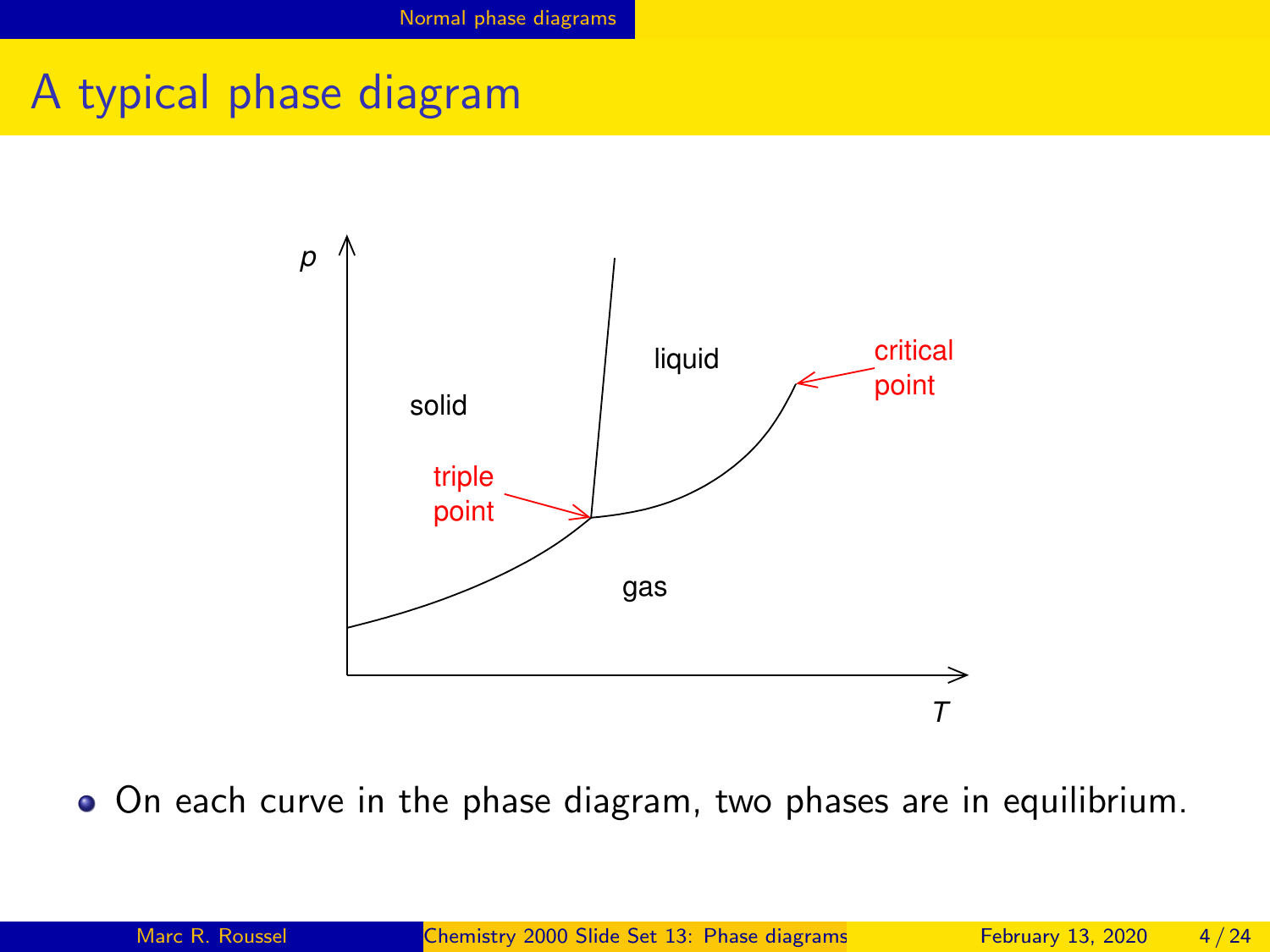Heating at constant pressure

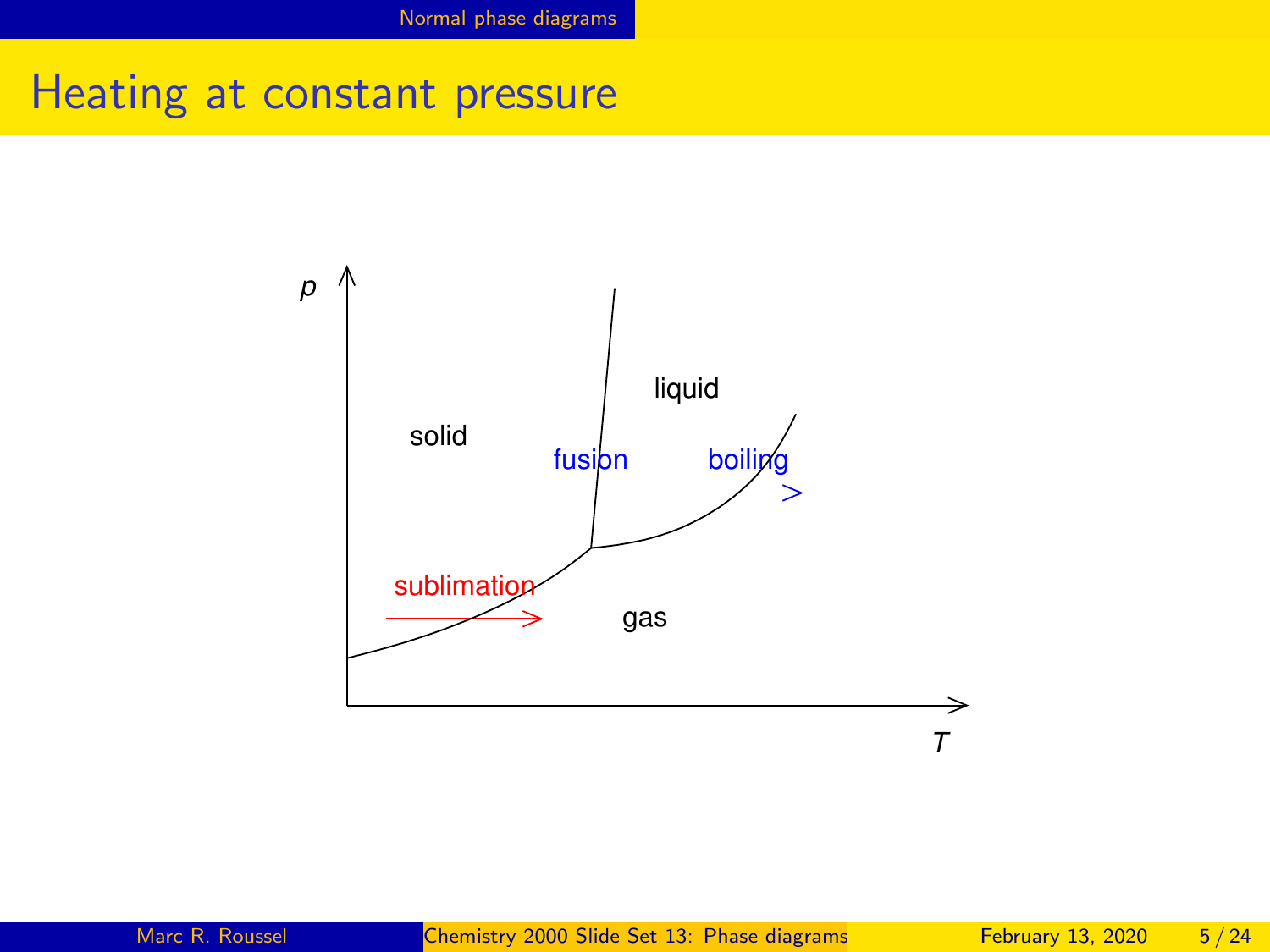### Isothermal compression



- The gas condenses, either to a solid or to a liquid, as the pressure is increased.
- If the pressure on the liquid is made sufficiently large, it will eventually solidify.

Marc R. Roussel **[Chemistry 2000 Slide Set 13: Phase diagrams](#page-0-0)** February 13, 2020 6/24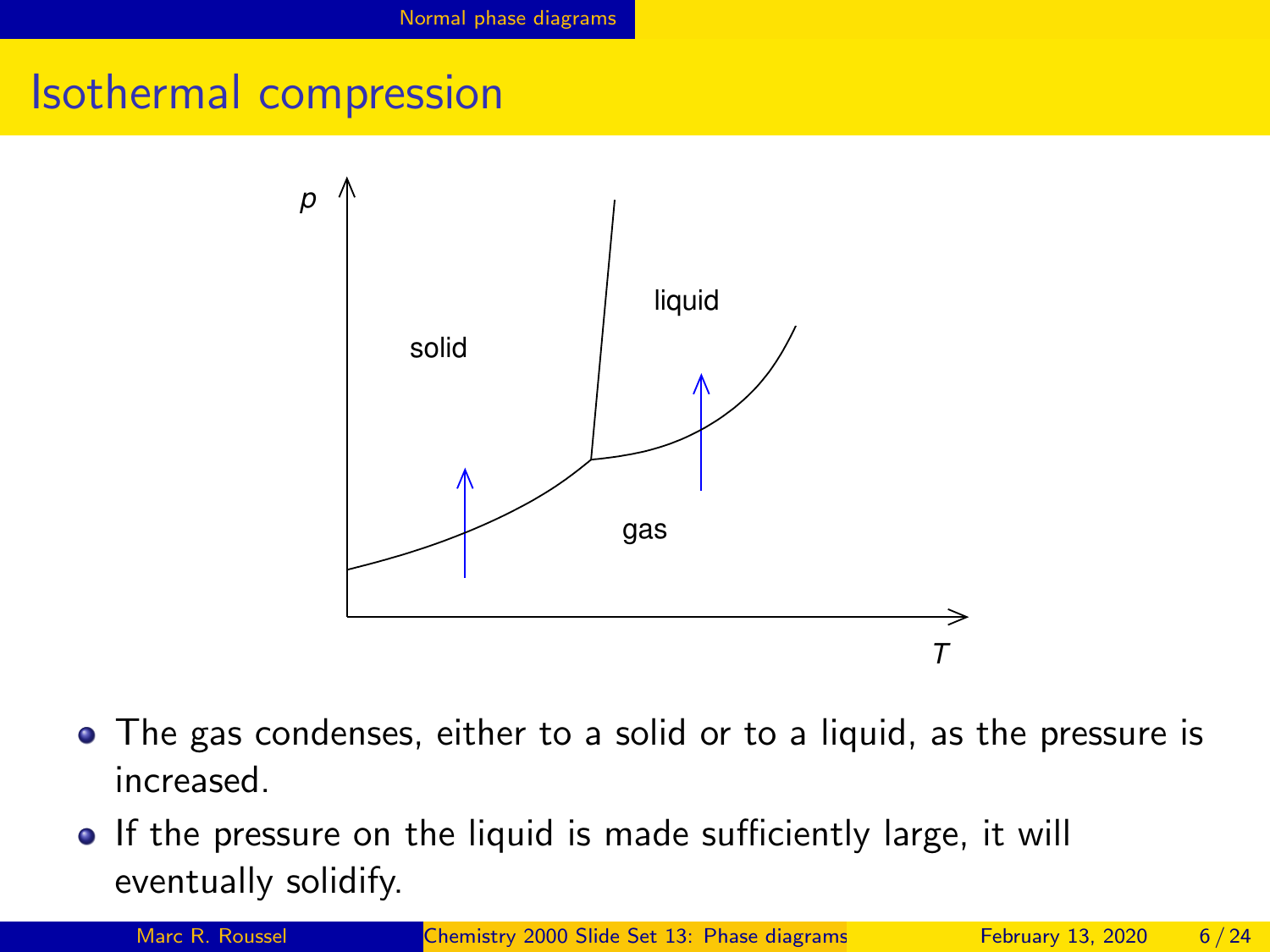# Triple point

- The solid-gas and liquid-gas coexistence (vapor pressure) curves intersect at the triple point.
- At this point, the solid is in equilibrium with the gas and the liquid is in equilibrium with the gas, therefore the solid is also in equilibrium with the liquid.
- The solid-liquid equilibrium curve must therefore also start at this point.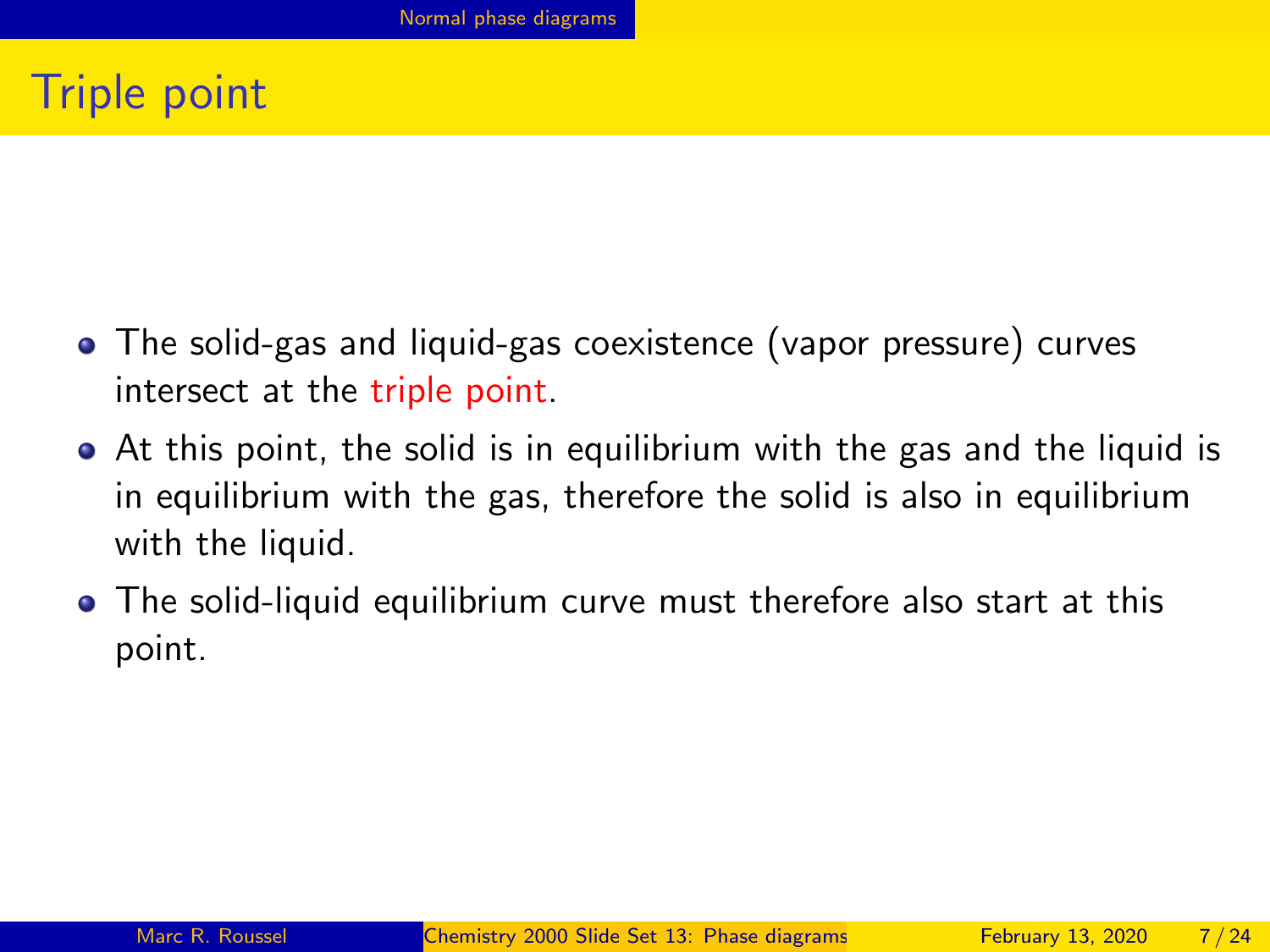## Solid-liquid coexistence curve

• The solid-liquid coexistence curve satisfies

slope =  $\Delta_{fus}S_m/\Delta_{fus}V_m$  (Clapeyron)

- $\Delta_{fus}S_m > 0$  (Why?)
- $\Delta_{fus}V_m$  is usually also positive.
- Therefore, the solid-liquid coexistence curve usually has a positive slope.
- Le Chatelier's principle predicts the correct slope:
	- Increasing the pressure applies a stress which should favor the denser phase.
	- This is usually the solid, so the range of temperatures over which the solid is stable should broaden as  $p$  increases.
	- The slope of the solid-liquid coexistence curve should therefore usually be positive.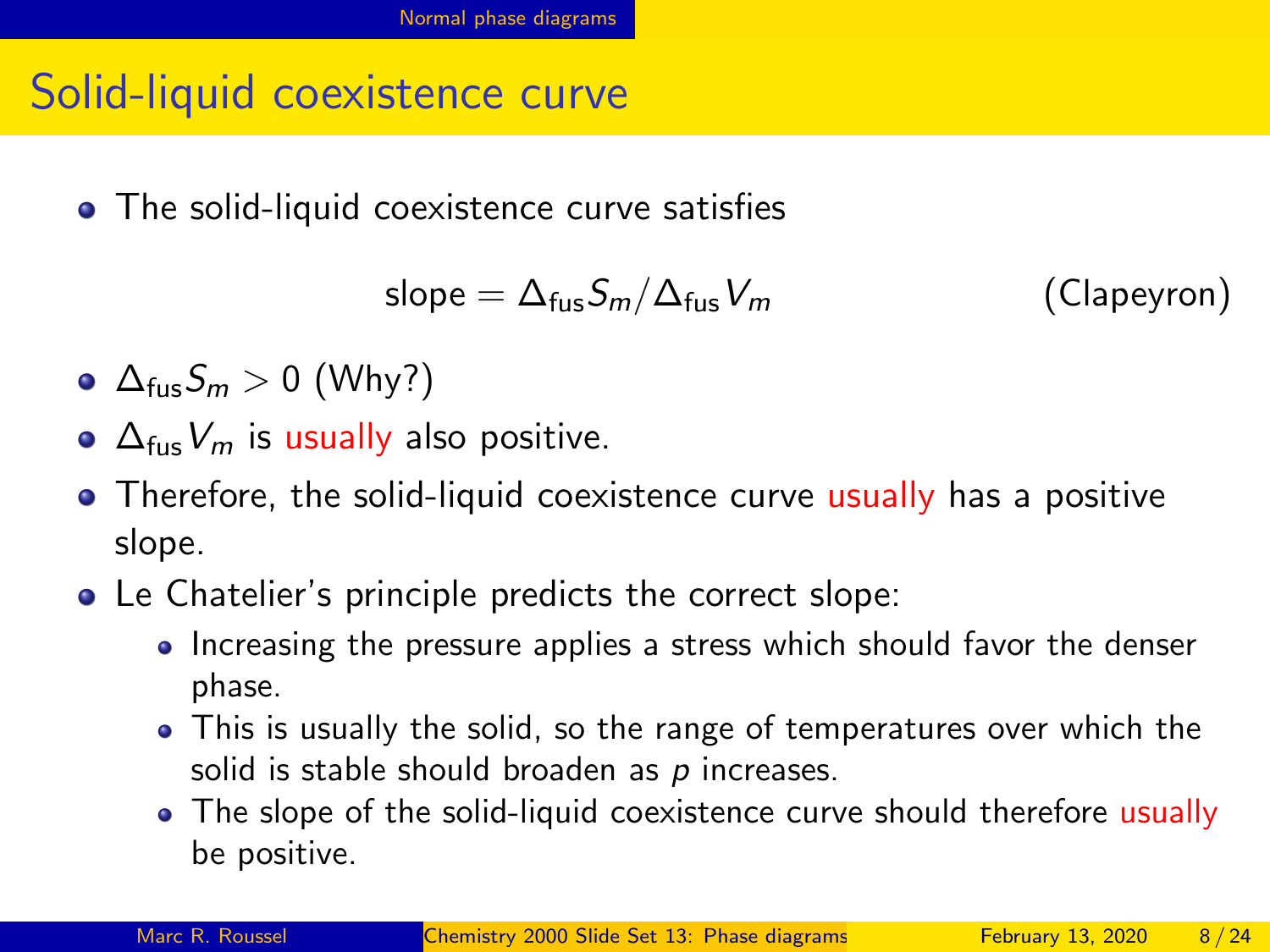[Normal phase diagrams](#page-1-0)

### The phase diagram of water

Phases seen near ambient conditions

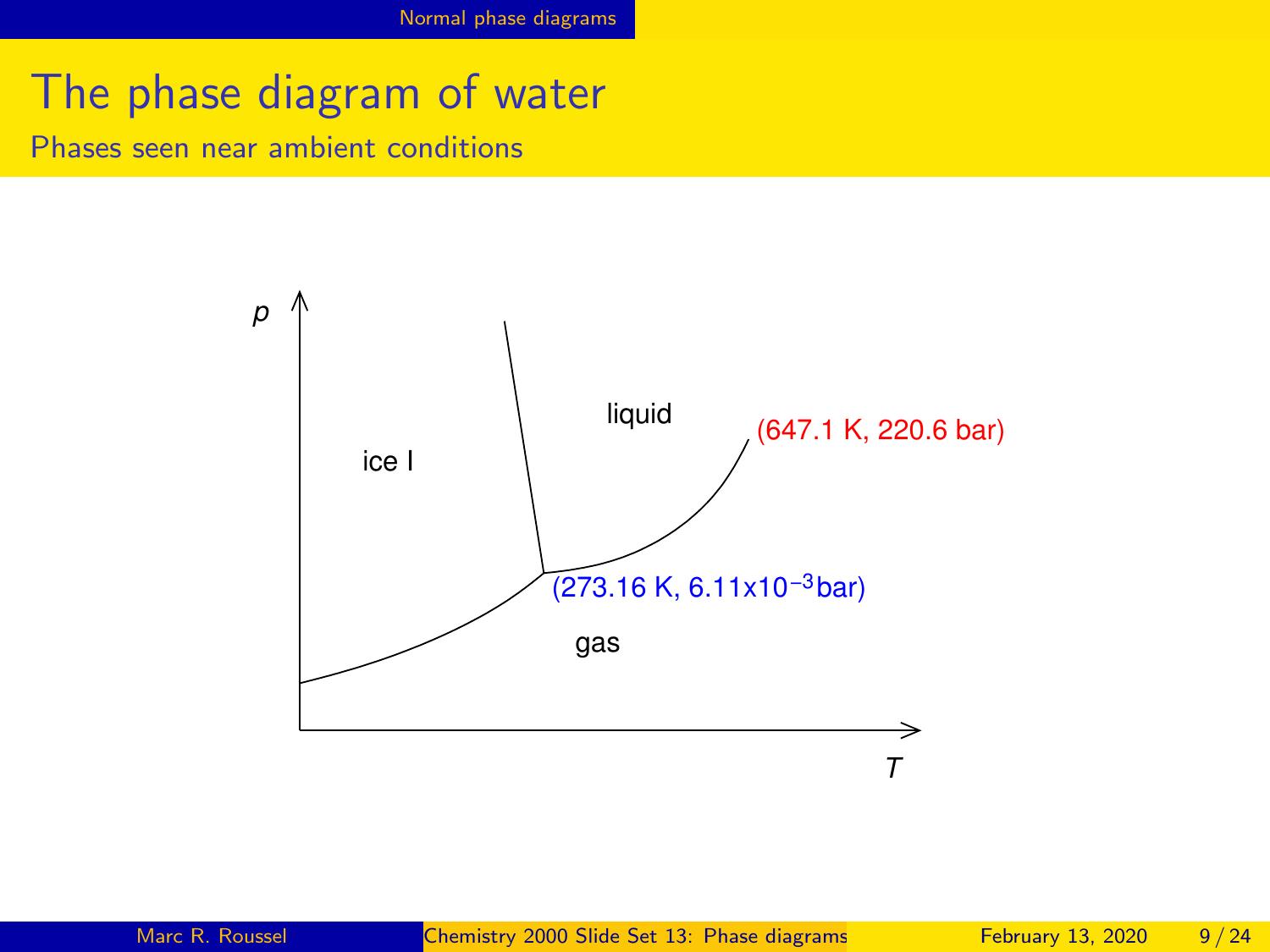### More of the phase diagram of water



From: Water Structure and Science by Martin Chaplin, [http://www1.lsbu.ac.uk/water/water\\_phase\\_diagram.html](http://www1.lsbu.ac.uk/water/water_phase_diagram.html)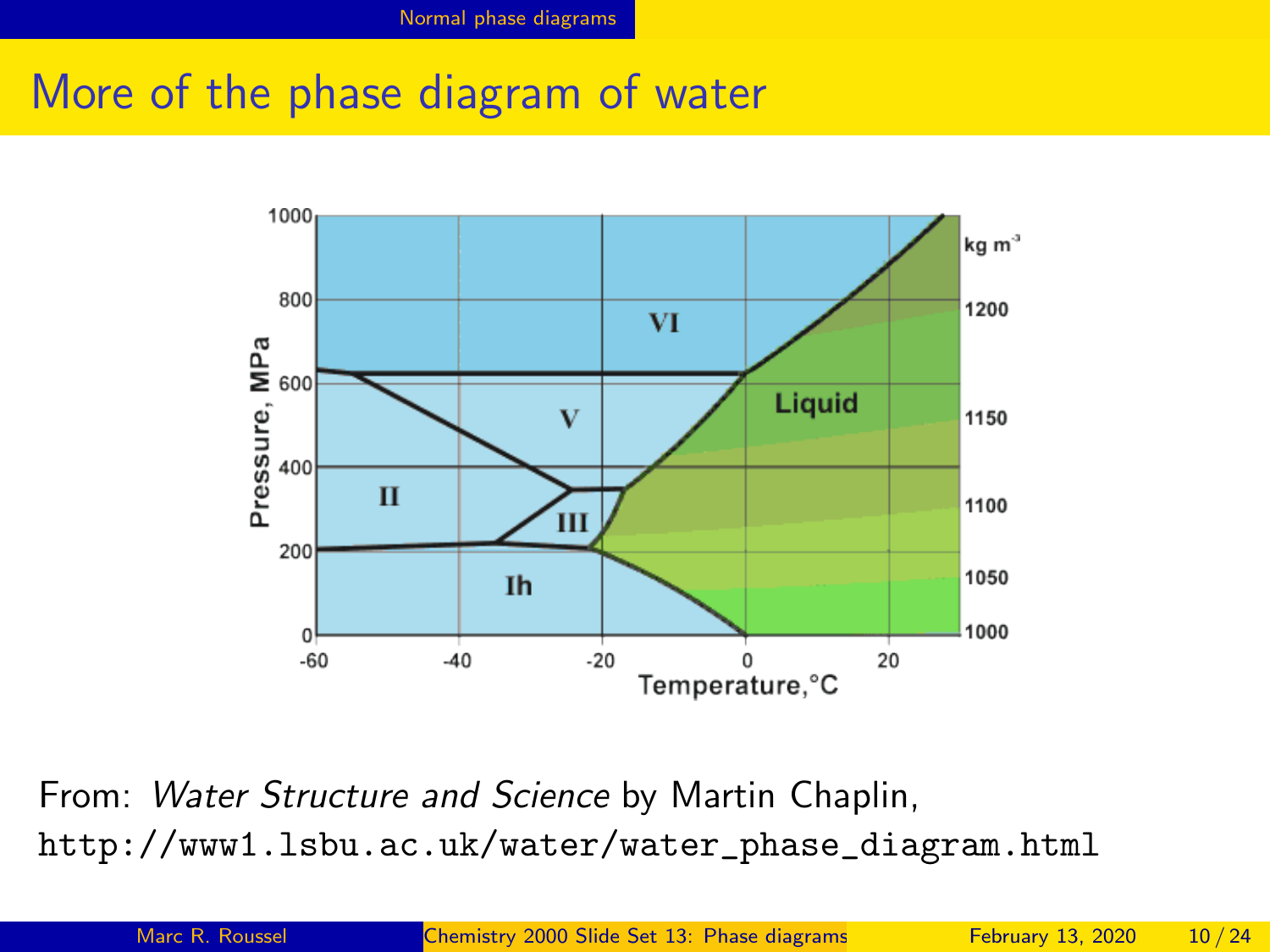### <span id="page-10-0"></span>The Kelvin

• As of November 2018, the value of Boltzmann's constant is fixed to  $1.380\,649\times 10^{-23}\,\text{J/K}.$ 

New definition of the Kelvin: A change in temperature of 1 K causes a change in thermal energy of 1.380 649  $\times$  10<sup>-23</sup> J.

- This is based on a "thermal energy" of  $k_B T$ .
- A practical method for measuring the temperature (i.e. for defining the Kelvin given a fixed  $k_B$ ) is to make speed of sound measurements.

$$
c=\sqrt{\gamma k_B T/m}
$$

where m is the mass of one gas molecule, and  $\gamma$  is a constant that depends on the gas.

In particular,  $\gamma = 5/3$  for an ideal monatomic gas.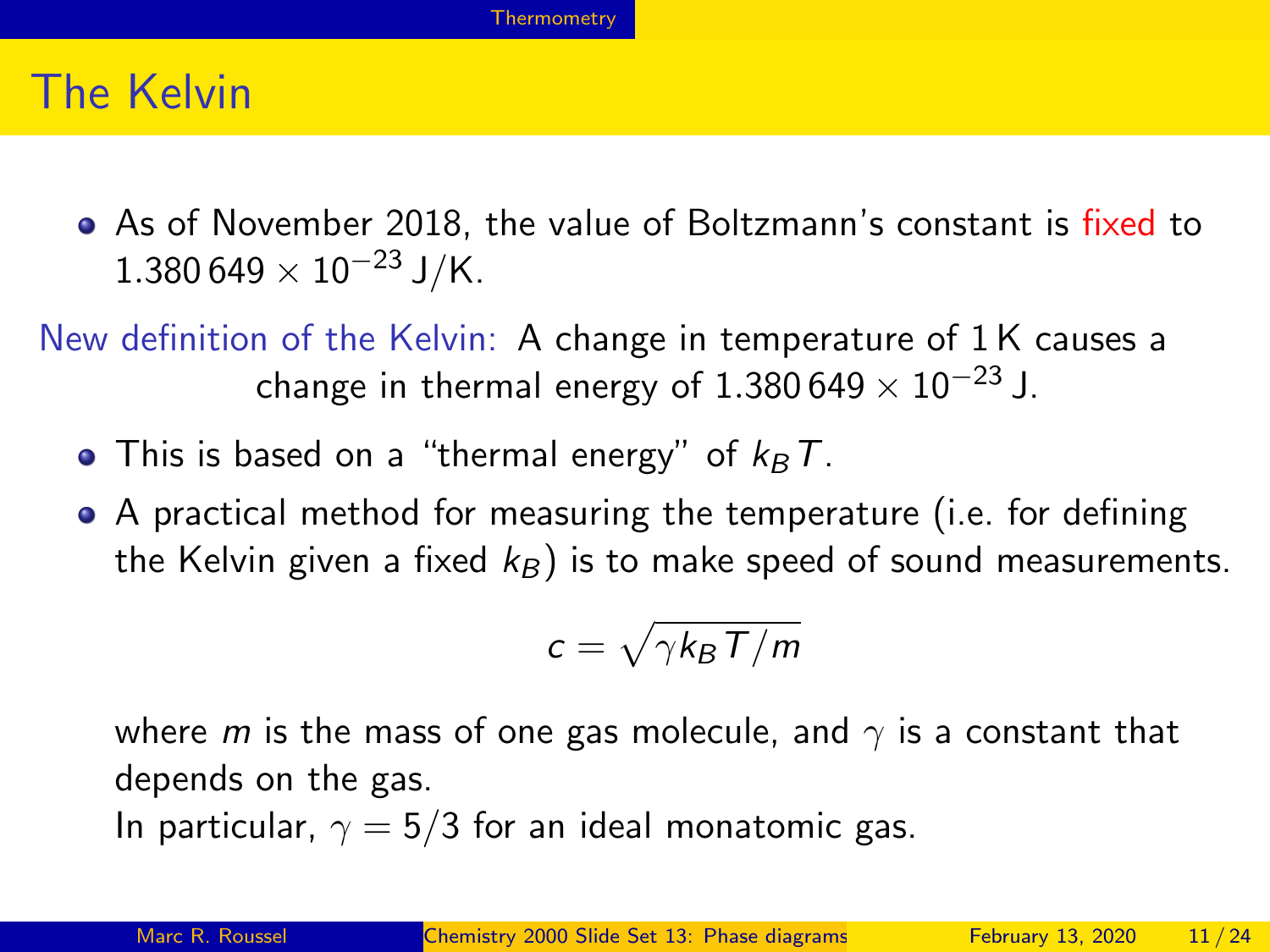### The triple point and thermometry

- Speed of sound measurements are not a basis for practical laboratory thermometers, or for routine calibration of thermometers.
- On a day-to-day basis, thermometers are calibrated using physico-chemical processes that occur at reproducible temperatures.
- Boiling points can't be used because the boiling temperature varies with pressure, and pressure regulation introduces uncertainty in the calibration.
- A triple point only occurs at one particular temperature and pressure, which makes it ideal for thermometer calibration.
- $\bullet$  Freezing points can also be used because of the steep slope of the p vs  $T$  solid-liquid coexistence curve, although not as accurately.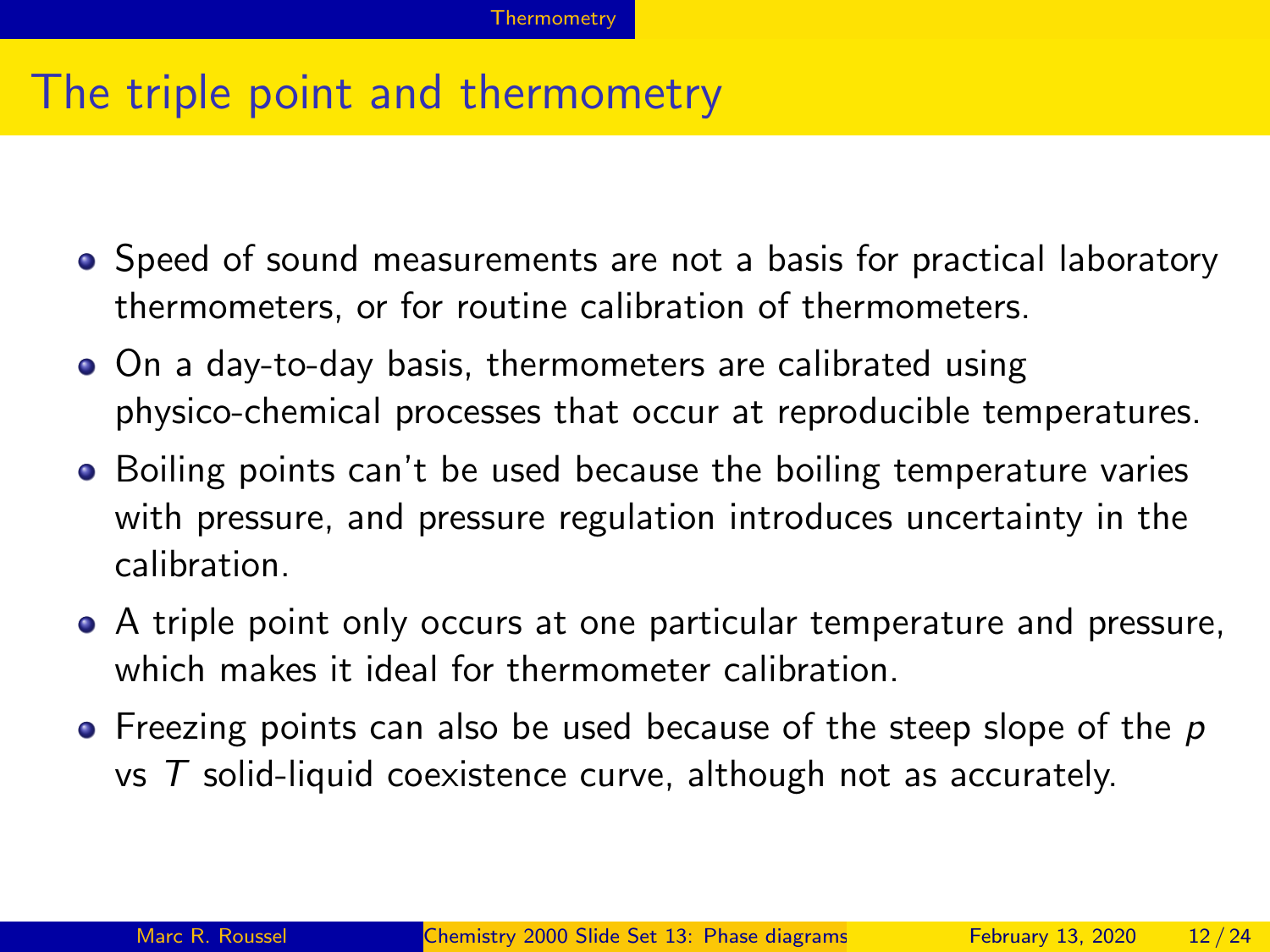# Triple-point cell

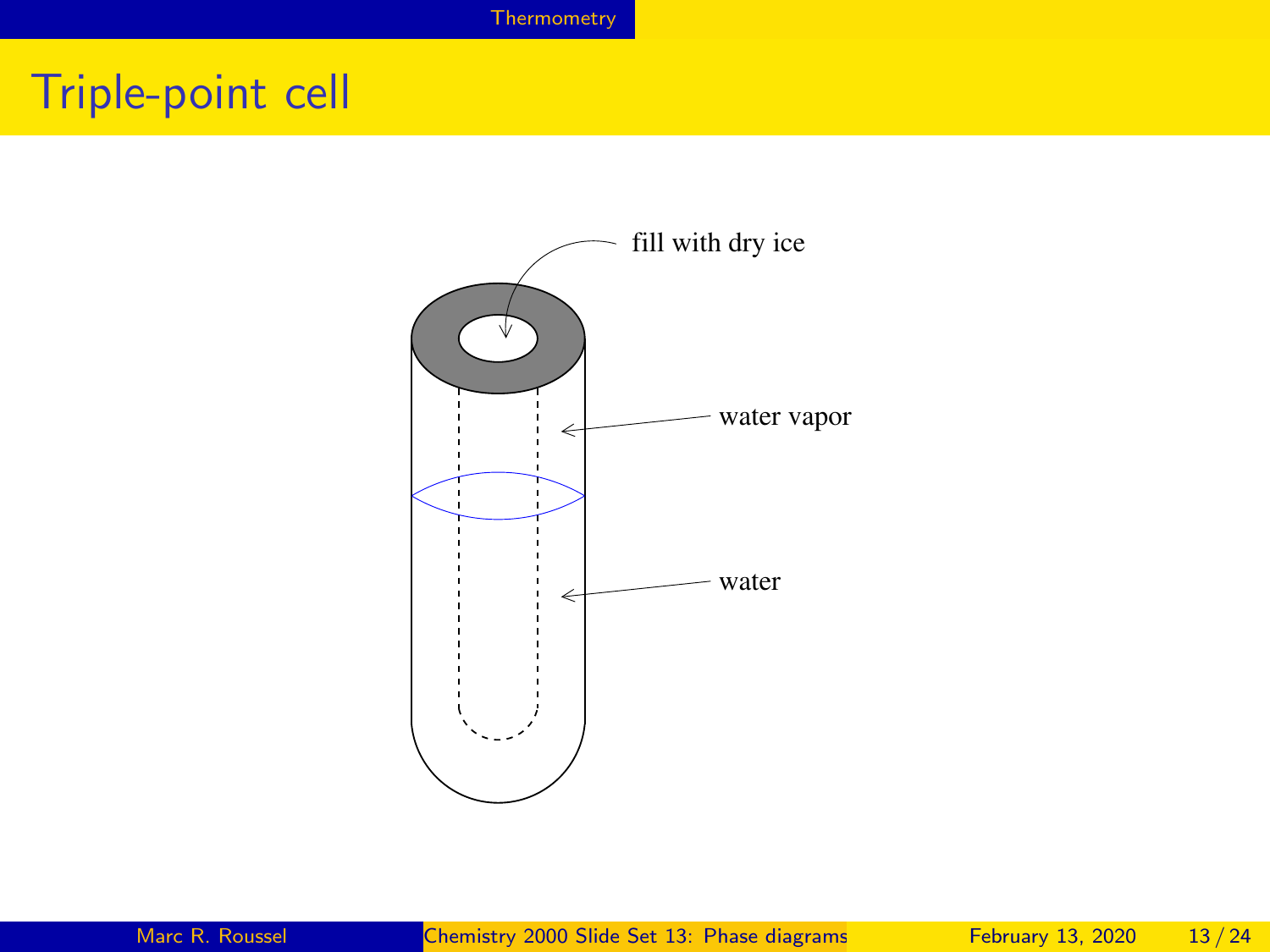## Practical temperature scales

- It is difficult to use a single point to calibrate thermometers, so practical temperature scales are defined in terms of several reference points.
	- ITS-90 (International Temperature Scale of 1990) is an international standard defining a practical temperature scale with many calibration points covering a wide range of temperatures.
- At very low temperatures, there are no usable fixed points, so the vapor pressure of helium is used as a thermometric standard.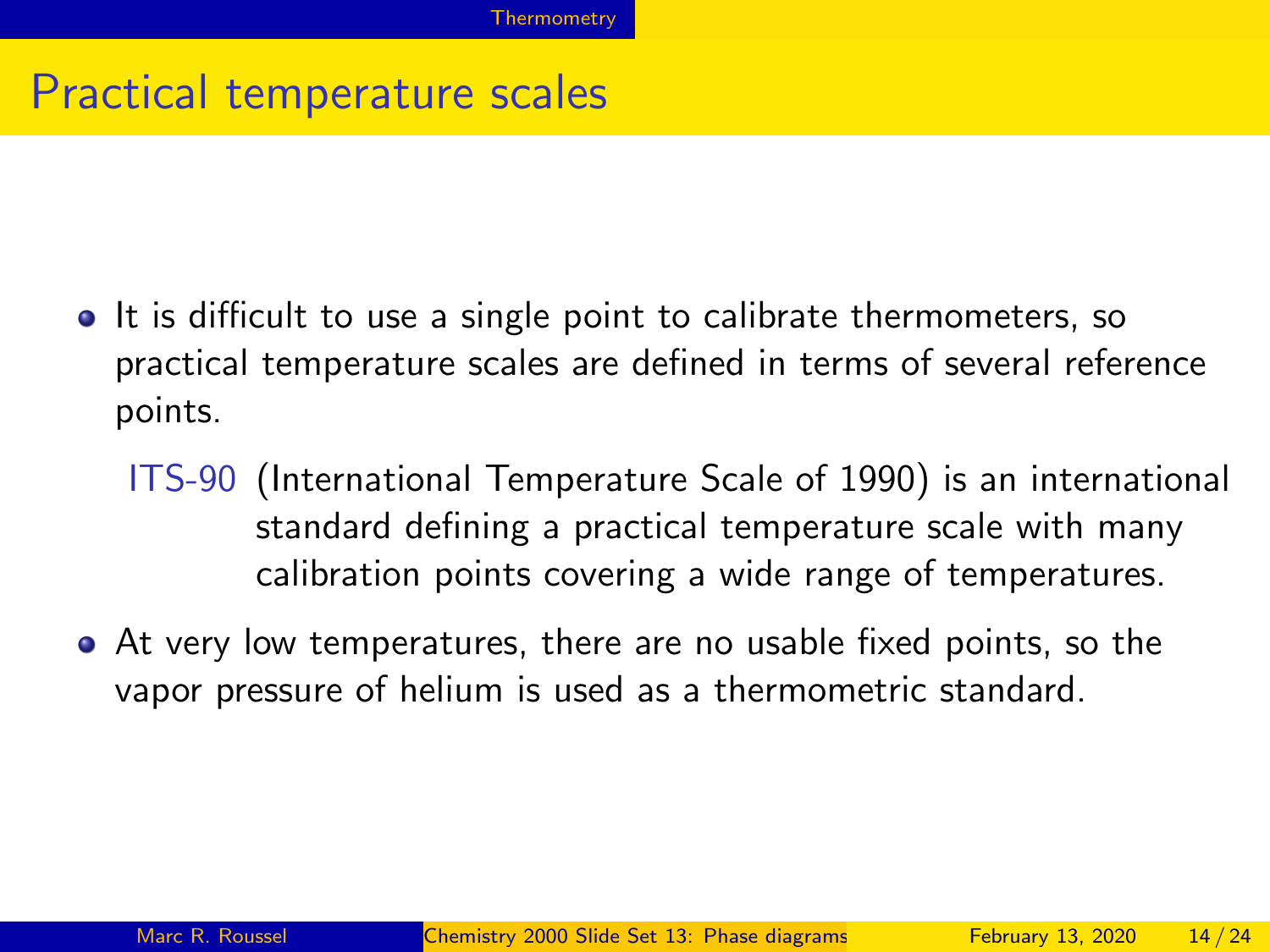#### Some examples of the calibration points of ITS-90:

| Reference point       | T/K      |
|-----------------------|----------|
| Triple point of $H_2$ | 13.8033  |
| Triple point of $O2$  | 54.3584  |
| Triple point of Hg    | 234.3156 |
| Triple point of water | 273.16   |
| Melting point of Ga   | 302.9146 |
| Freezing point of In  | 429.7485 |
| Freezing point of Al  | 933.473  |
| Freezing point of Cu  | 1357.77  |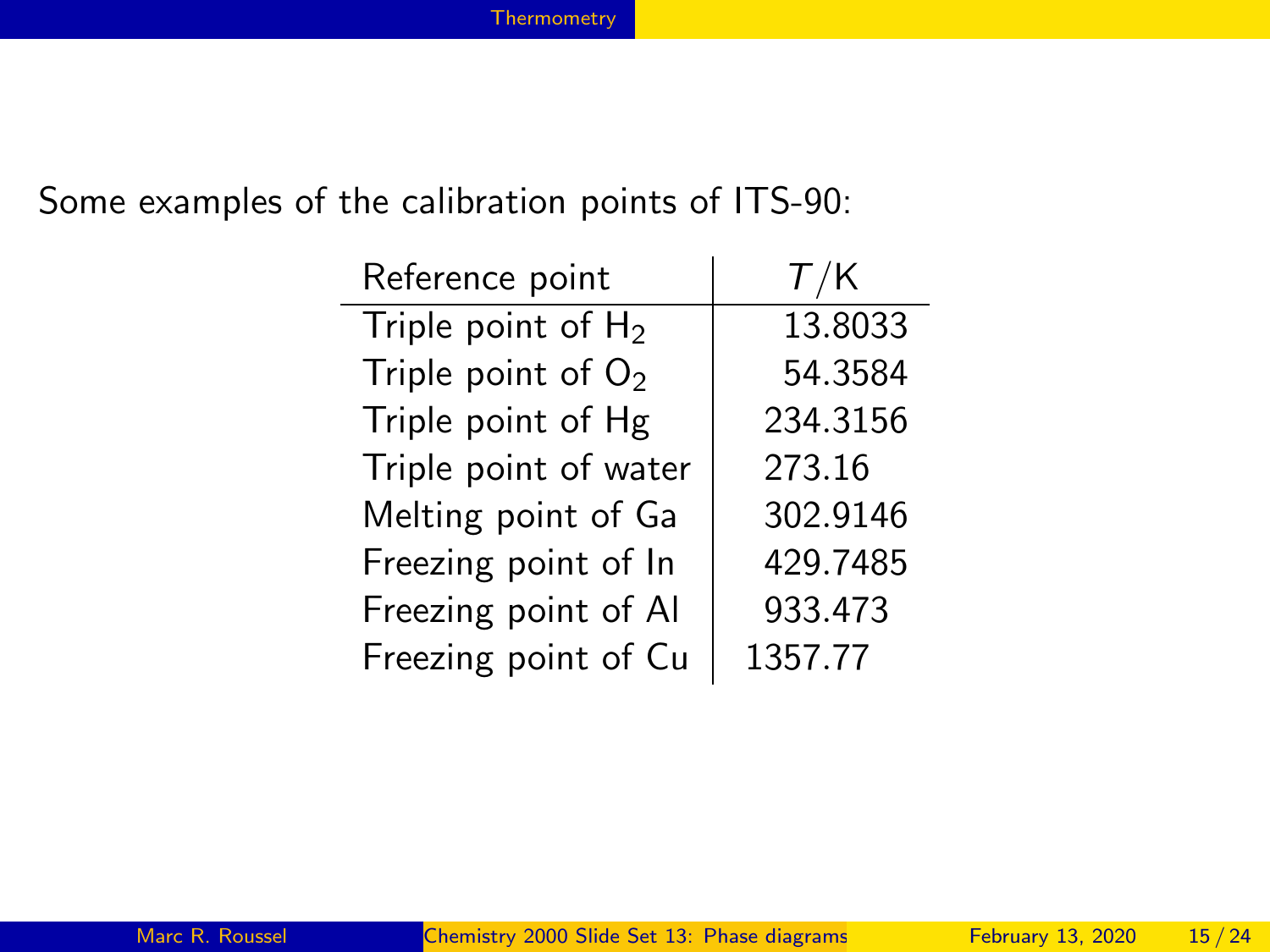#### <span id="page-15-0"></span>The critical point

- Normally, if we compress a gas, liquefaction is observed by the presence of a meniscus separating the two phases.
- As we increase the pressure on a gas, its density increases.
- As we increase the temperature of a liquid, its density decreases.
- The liquid-gas coexistence curve has a positive slope.
- If we follow this curve, at sufficiently high  $T$  and  $p$ , we may encounter a point where the liquid and gas phase densities become equal.
- This point is the critical point.
- There is no distinction between liquids and gases beyond this point so we describe the state in this region as a supercritical fluid.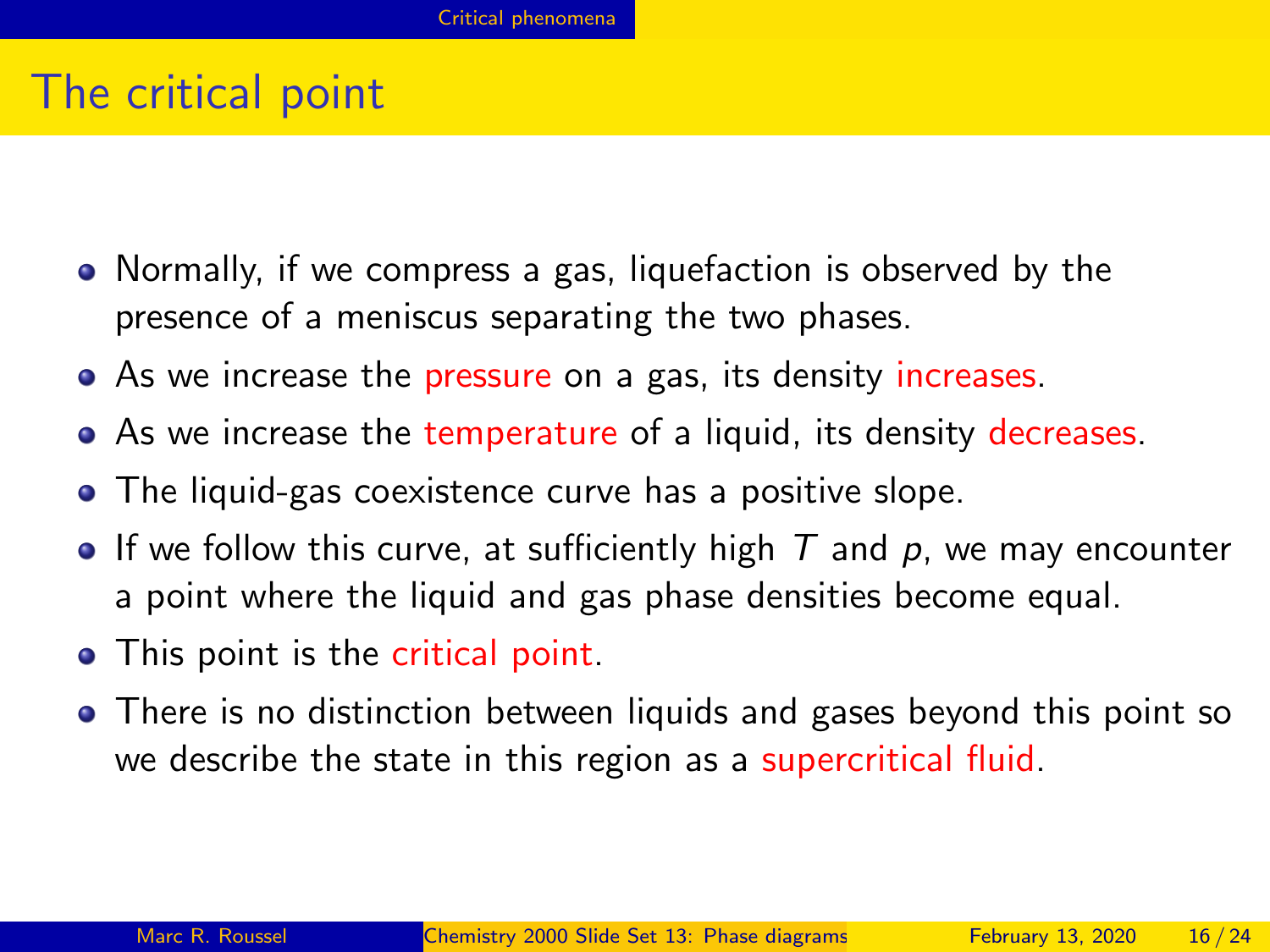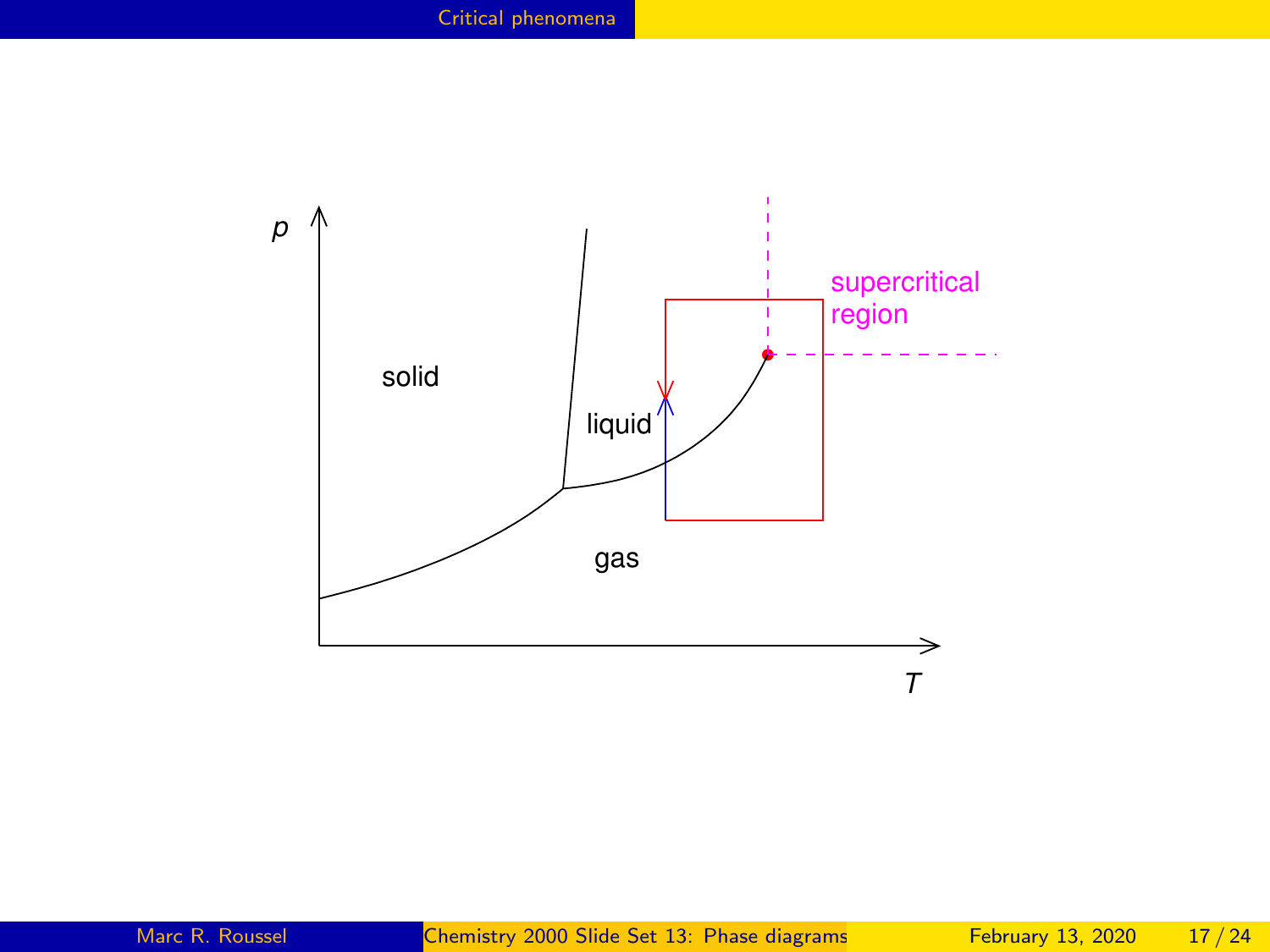## Critical pressures and temperatures

| Substance       | $\tau_{\rm c}$ /K | $P_c$ /bar |
|-----------------|-------------------|------------|
| He              | 5.3               | 2.29       |
| H2              | 33.2              | 12.97      |
| N2              | 126.0             | 33.9       |
| CO <sub>2</sub> | 304.16            | 73.9       |
| HCI             | 325               | 82.7       |
| $C_6H_{14}$     | 507.4             | 30.3       |
| $H_2O$          | 647.1             | 220.6      |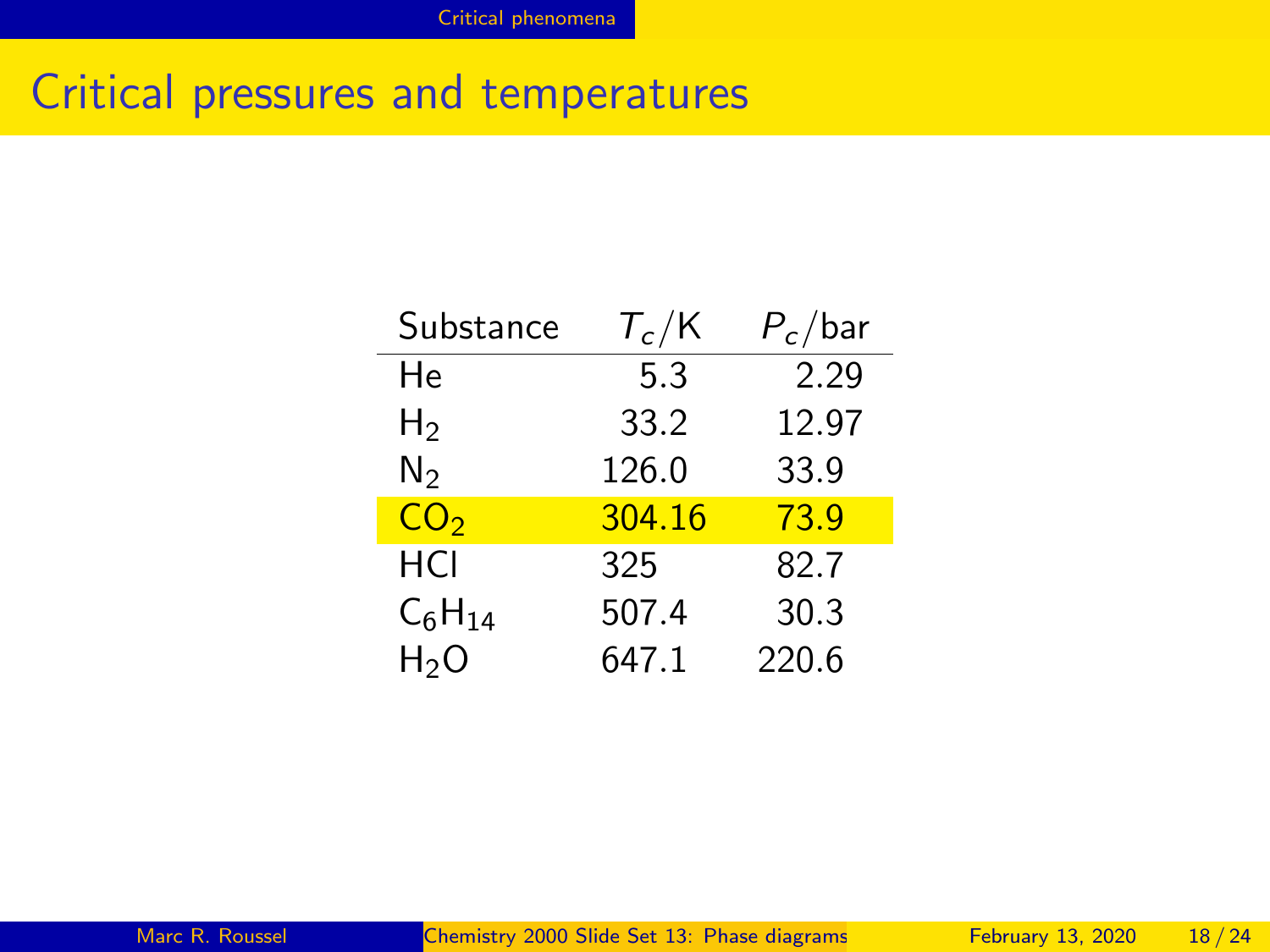## The transition to a supercritical fluid in  $CO<sub>2</sub>$

Atkins, Jones and Laverman, Chemical Principles, 7th ed. Freeman: New York, 2016, p. 361.

- (a) Liquid  $CO<sub>2</sub>$  dyed with a rhodium compound in equilibrium with  $CO<sub>2</sub>$  gas
- (b) Temperature increased near  $T_c$ . Density difference decreases. Meniscus less distinct.
- (c) Supercritical  $CO<sub>2</sub>$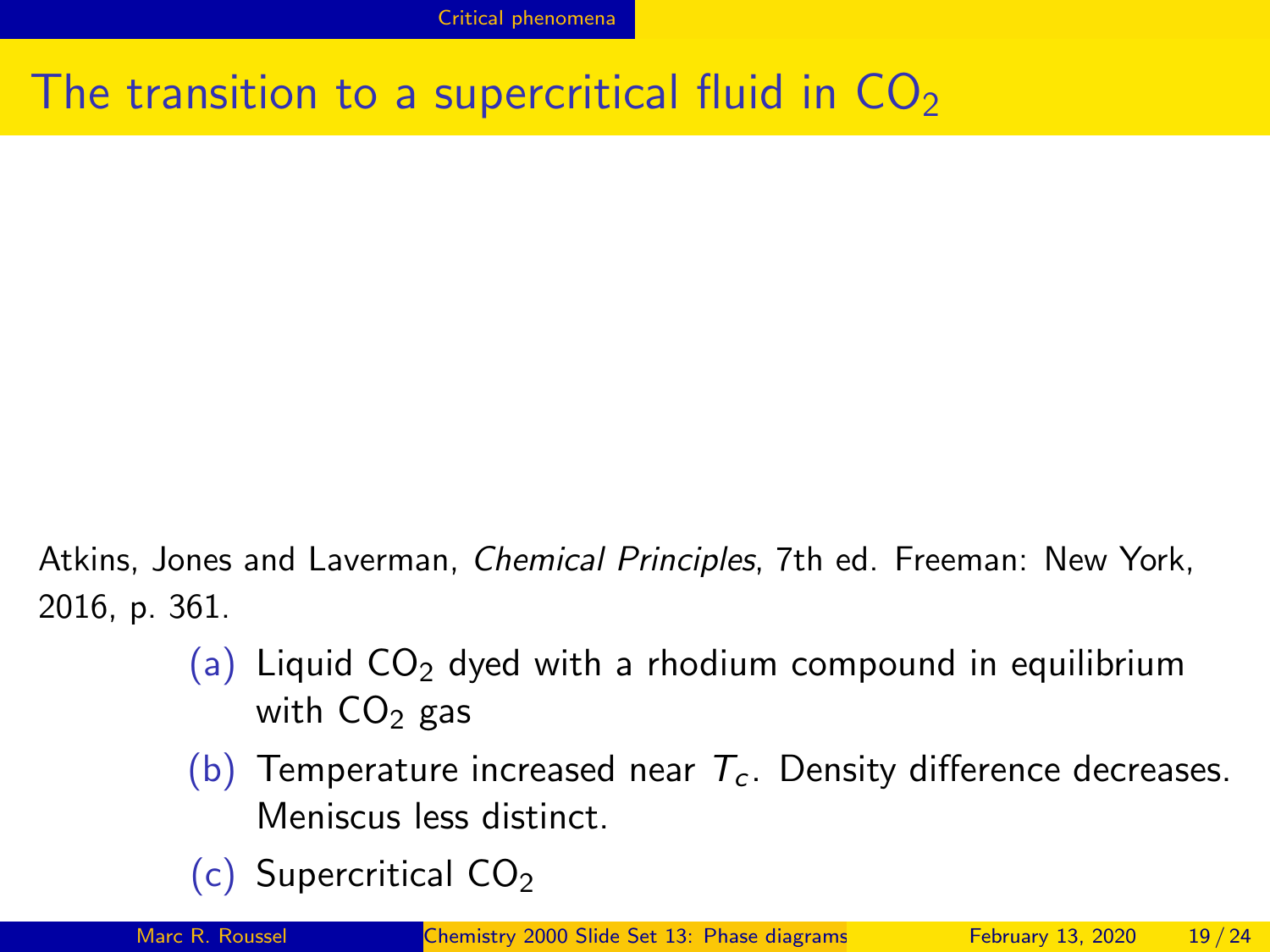## The transition to a supercritical fluid in  $CO<sub>2</sub>$



Atkins, Jones and Laverman, Chemical Principles, 7th ed. Freeman: New York, 2016, p. 361.

Note: no single "phase transition event", just a gradual merging of the properties of the two phases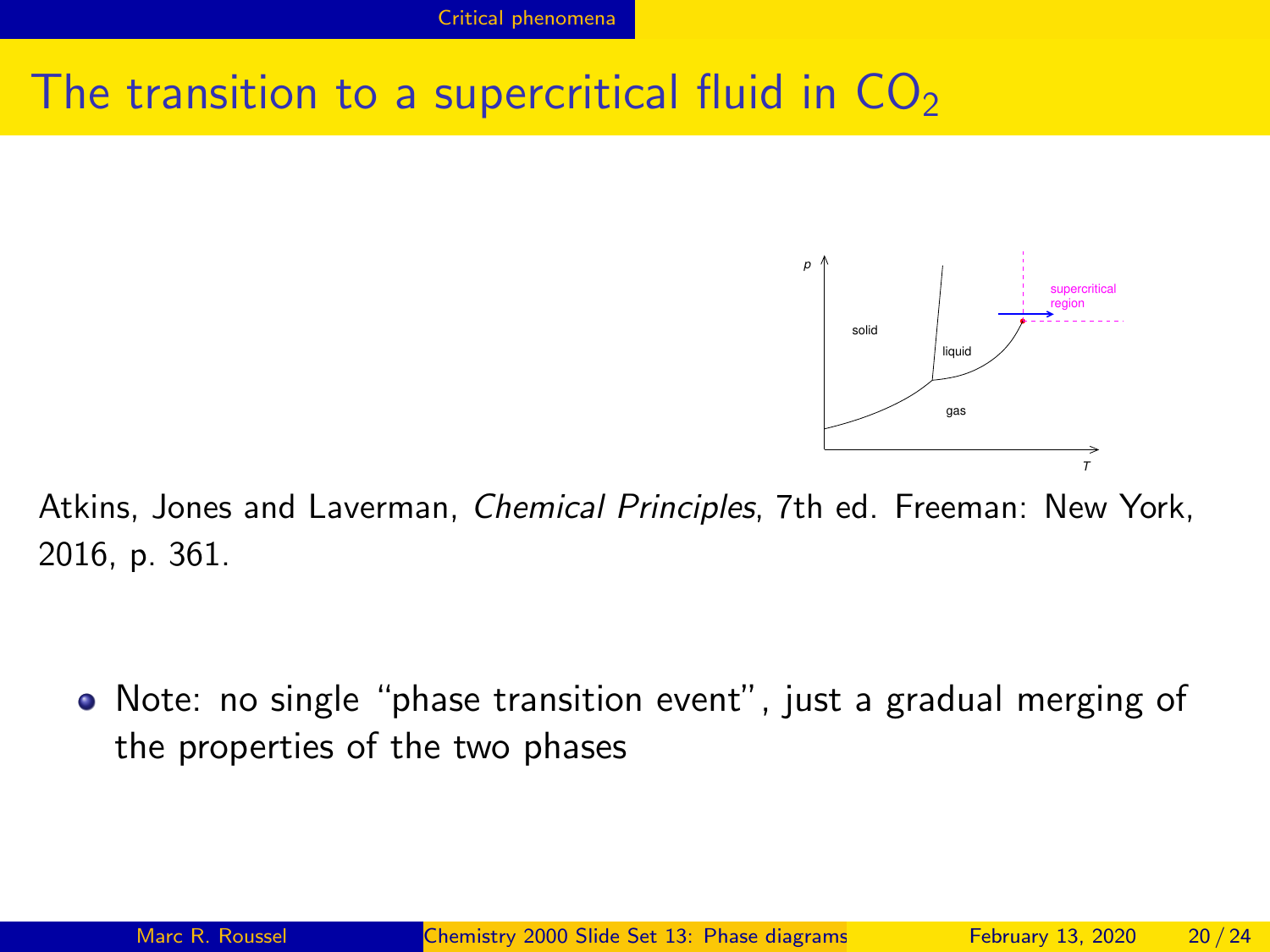Solvents: Supercritical  $CO<sub>2</sub>$  is an excellent solvent that can dissolve many non-polar molecules.

> This is a green technology because  $CO<sub>2</sub>$  is nontoxic. Separating  $CO<sub>2</sub>$  from solutes is as simple as releasing the pressure.

Examples:

- Decaffeination of coffee
- Paint solvent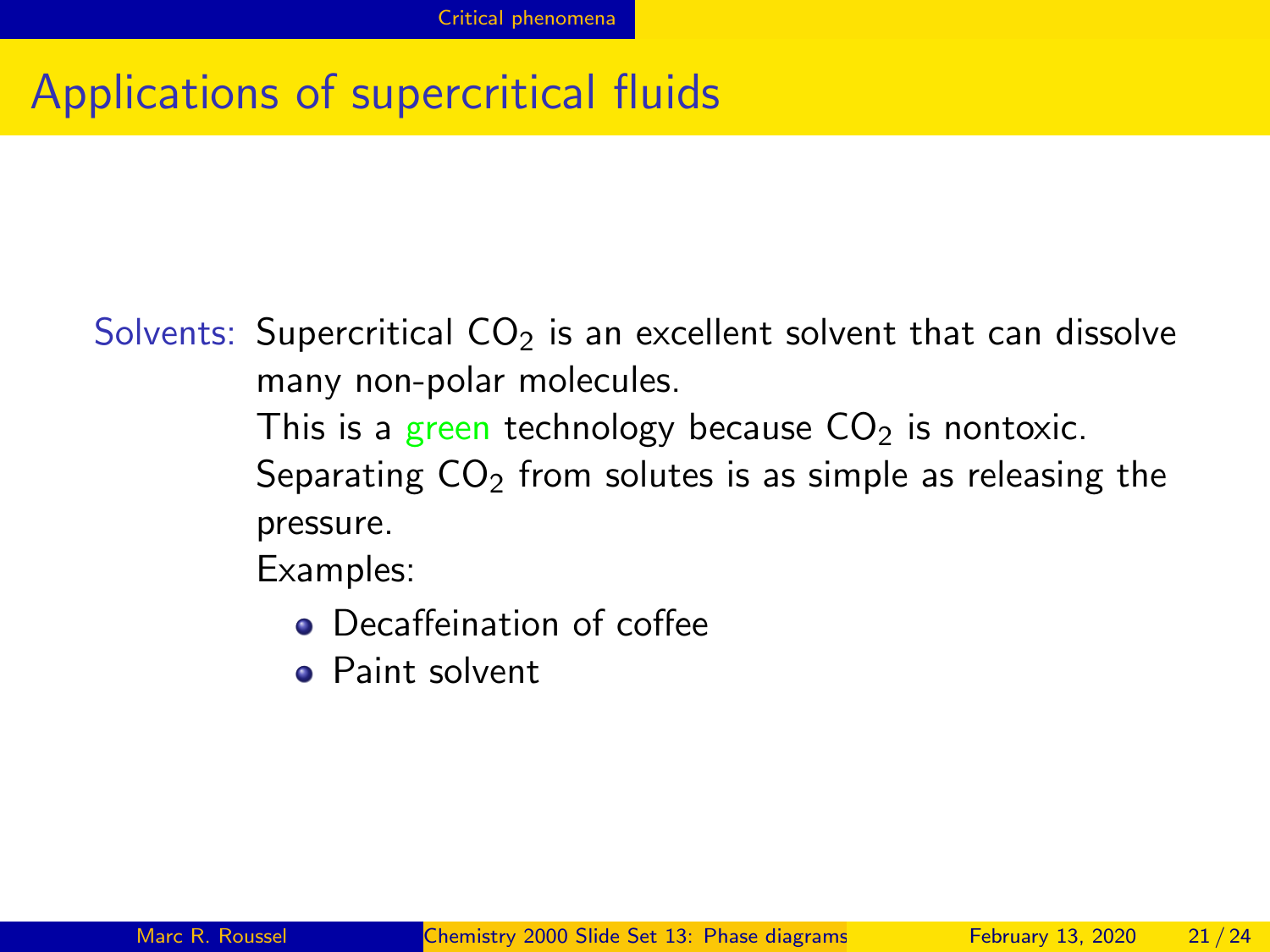Chromatography:



Molecules that "stick" better to the material in the column stay in the column longer.

Supercritical fluid chromatography (SFC): Supercritical fluids have low viscosities and surface tensions (like gases) but can dissolve solutes (like liquids).

> This allows high flow rates in chromatography equipment (like in gas chromatography) while allowing the handling of materials that can't be vaporized (like in liquid chromatography).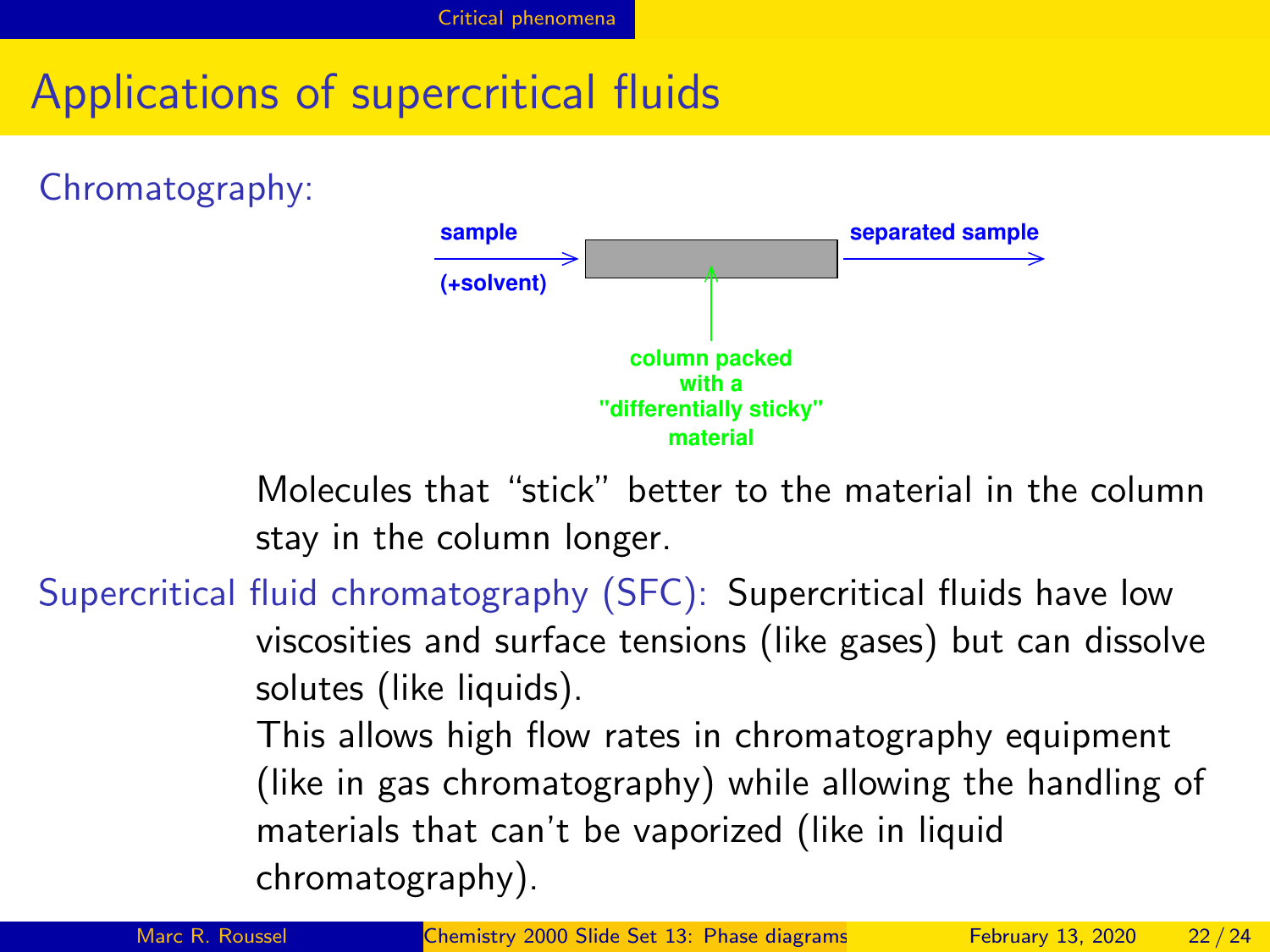"Working fluid" in a turbine generator:

• The efficiency of electricity generation by a turbine depends on the range of temperatures over which the "working fluid" cycles.

(We know this from the thermodynamic theory of heat engines!)

- $\bullet$  CO<sub>2</sub> can be cycled between sub- and super-critical regimes relatively easily, spanning a large range of temperatures in the process at reasonable pressures.
- A higher-density fluid can carry more energy to the turbine in a smaller volume, allowing for smaller turbines (cheaper, easier to deploy).
- Supercritical  $CO<sub>2</sub>$  has roughly twice the density of steam at the same pressure.